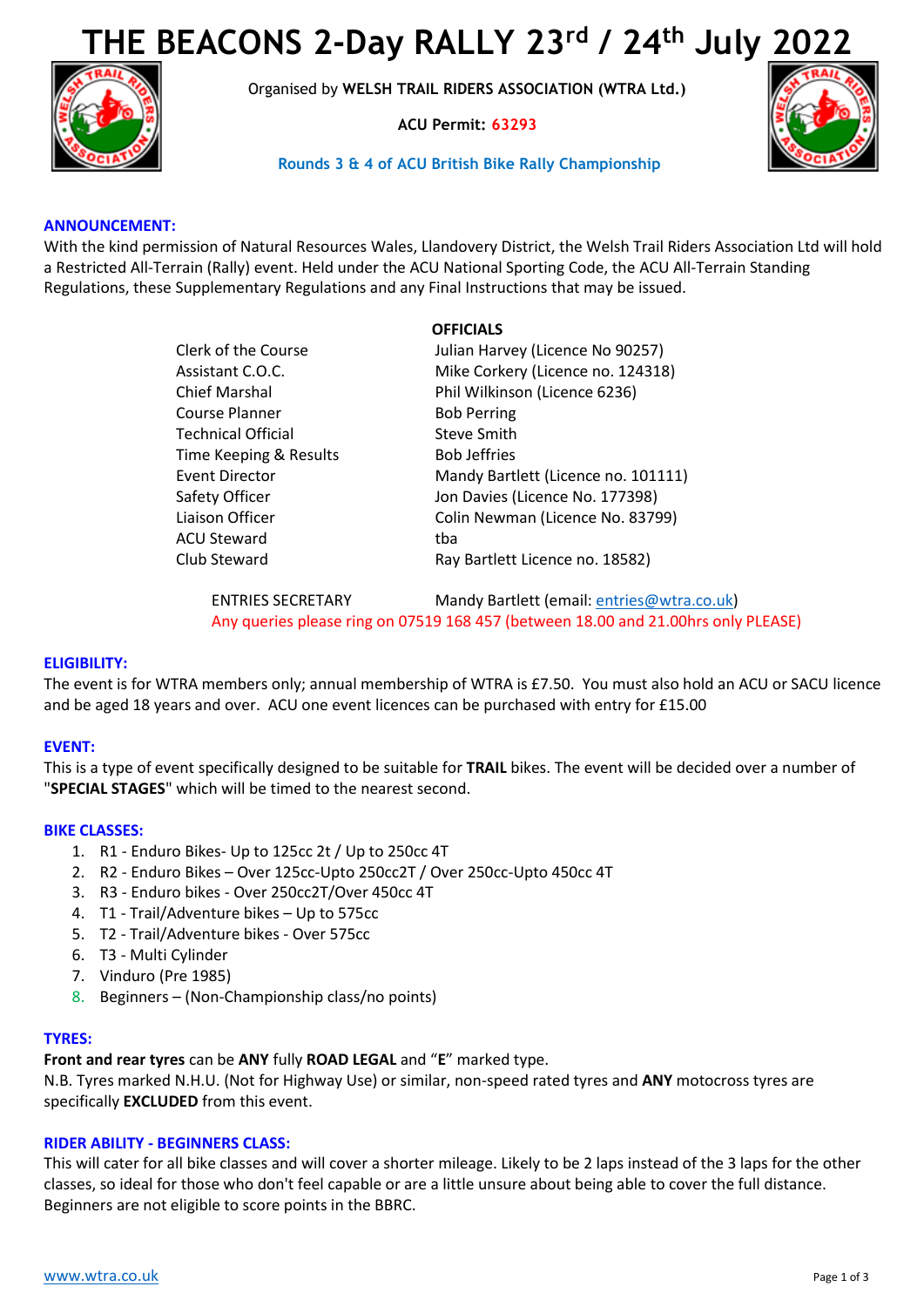# **THE BEACONS 2-Day RALLY 23rd / 24th July 2022**



Organised by **WELSH TRAIL RIDERS ASSOCIATION (WTRA Ltd.)**

**ACU Permit: 63293**



## **Rounds 3 & 4 of ACU British Bike Rally Championship**

## **START/FINISH AREA:**

Will be in the Crychan Forest, near Llandovery. The start will be signposted from the A483 Llandovery to Builth Wells road at Cynghordy. Further details will be given in the **FINAL INSTRUCTIONS**.

## **ENTRY FEES:**

Will not be returned unless the event is cancelled, or a rider gives valid reason for not riding at least 7 days prior to the event. In such cases £10 will be deducted to cover costs. Entries received after the published closing date will be liable to a £10 surcharge. Entries will close on Friday  $15<sup>th</sup>$  July, or when full (max 180).

**2-DAY ENTRY - £150 WTRA Membership - £7.50 ACU ONE EVENT LICENCE - £15.00**

## **ROAD TRAFFIC ACT INSURANCE SCHEME**

The ACU now provides automatic RTA insurance cover at this event. See the ACU handbook ATR.38 for further details and ensure that you comply for this cover.

### **COURSE:**

Full details of the course will be announced with the **FINAL INSTRUCTIONS**. Each lap is likely to be around 35 miles. Time allowances will be available at the start control.

### **SPEED AVERAGE:**

There will be an overall average speed of 18mph. There will be no penalty for being late at a "Special Stage" until you are more than 30 minutes late, at which point you will be disqualified. **If you are early at a "Special Stage" you will have to wait for your correct start time, you will not incur any penalty for being early.**

### **RIDING NUMBERS:**

Will be supplied by the organisers at signing-on.

### **CLOTHING:**

Helmets must have a current ACU gold or silver stamp. Motocross type boots, gloves and suitable strong clothing **MUST**  be worn. It is **STRONGLY** recommended that enduro type clothing is worn and an enduro type jacket is recommended.

#### **REFUELLING:**

Refuelling will be located in the start / finish area. Toilets and refreshments will also be available at this area. No refuelling is permitted anywhere other than at the refuelling area. No smoking is permitted in the forest, at the refuelling point or at the start/finish area. All petrol MUST be in approved containers. **Environmental mats must be used when refuelling and you need to provide your own.** Most riders will need to refuel during the event.

### **POWER WASHERS / GOGGLE TEAR OFFS / CAMERAS:**

**These are not allowed at any WTRA event. Also, no GoPro type cameras.**

### **COURSE MARKING:**

Will be by **DAYGLOW ARROWS**.

### **SIGNING ON / MACHINE EXAMINATION:**

Will be at the start area between 08:00am and 09:45am on Saturday 23<sup>rd</sup> July. Sign-on and collect rider numbers before machine examination. Signing on will **FINISH** at 09:45am.